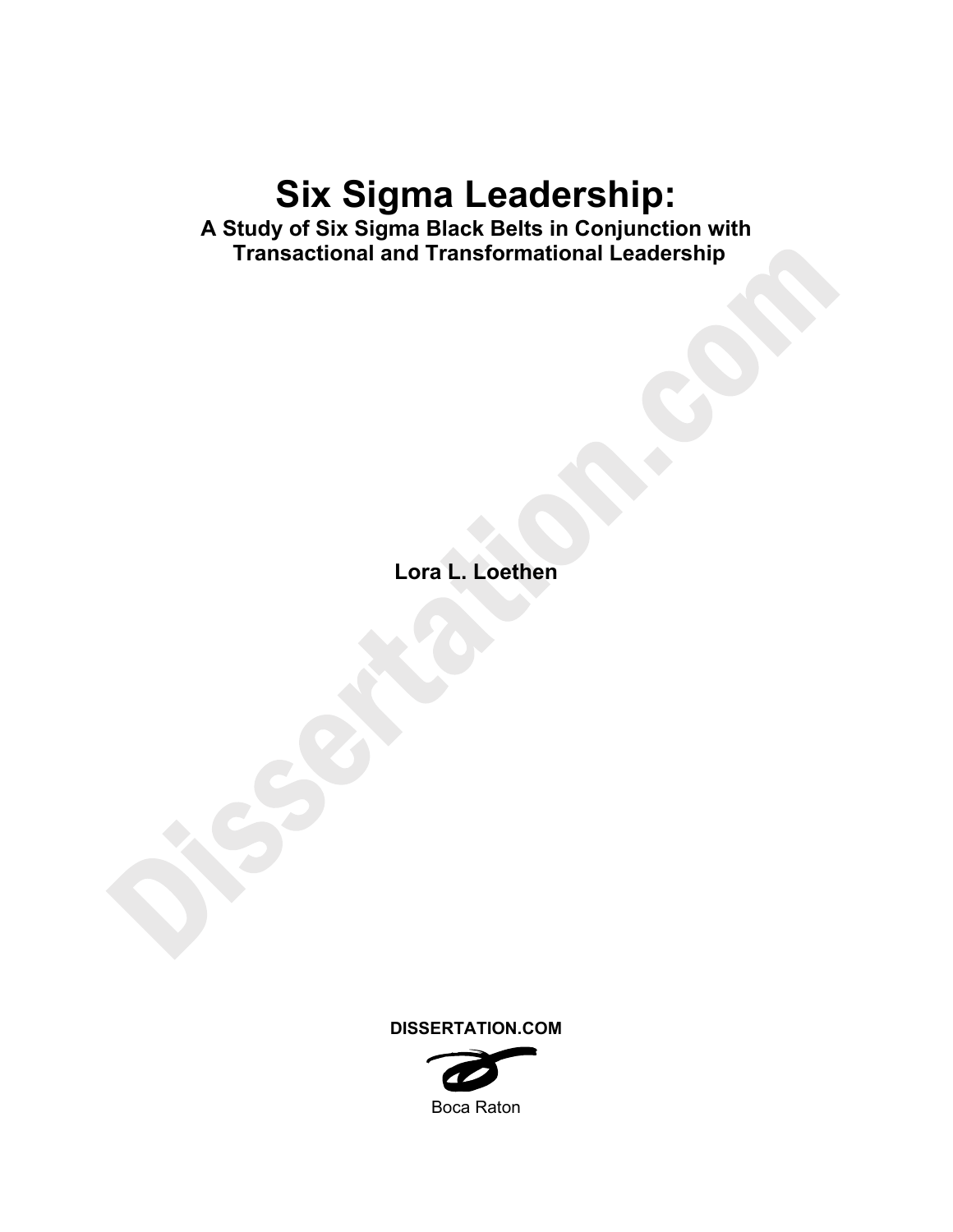*Six Sigma Leadership: A Study of Six Sigma Black Belts in Conjunction with Transactional and Transformational Leadership* 

Copyright © 2007 Lora L. Loethen

All rights reserved. No part of this book may be reproduced or transmitted in any form or by any means, electronic or mechanical, including photocopying, recording, or by any information storage and retrieval system, without written permission from the publisher.

> Dissertation.com Boca Raton, Florida USA • 2008

ISBN-10: 1-59942-690-0 ISBN-13: 978-1-59942-690-7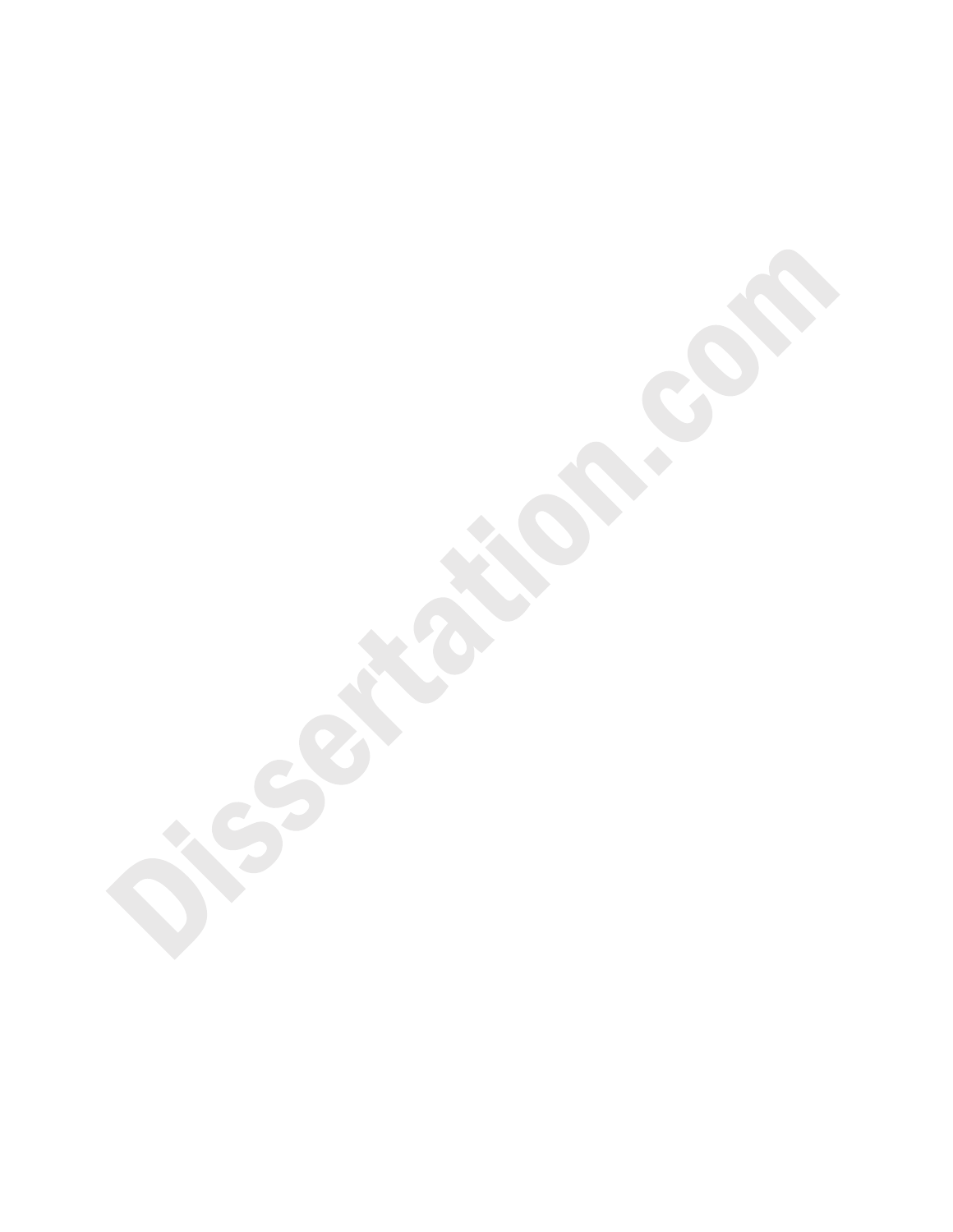## Abstract

 Six Sigma is a quality improvement initiative that has evolved over 20 years and is utilized in organizations around the world. The initiative is deployed by a variety of personnel, with Six Sigma Black Belts facilitating the individual projects that serve to reduce waste and enhance customer value throughout all departments within organizations. Extensive education and training is required to become a Six Sigma Black Belt; however, this training rarely, if ever, contains leadership training. As leadership is important to the overall success of the Six Sigma projects and thus, the overall initiative, it is important to know if Six Sigma Black Belts have adequate leadership skills to facilitate Six Sigma project teams. This study serves to quantify Six Sigma Black Belts' leadership abilities through Bass and Avolio's Multifactor Leadership Questionnaire.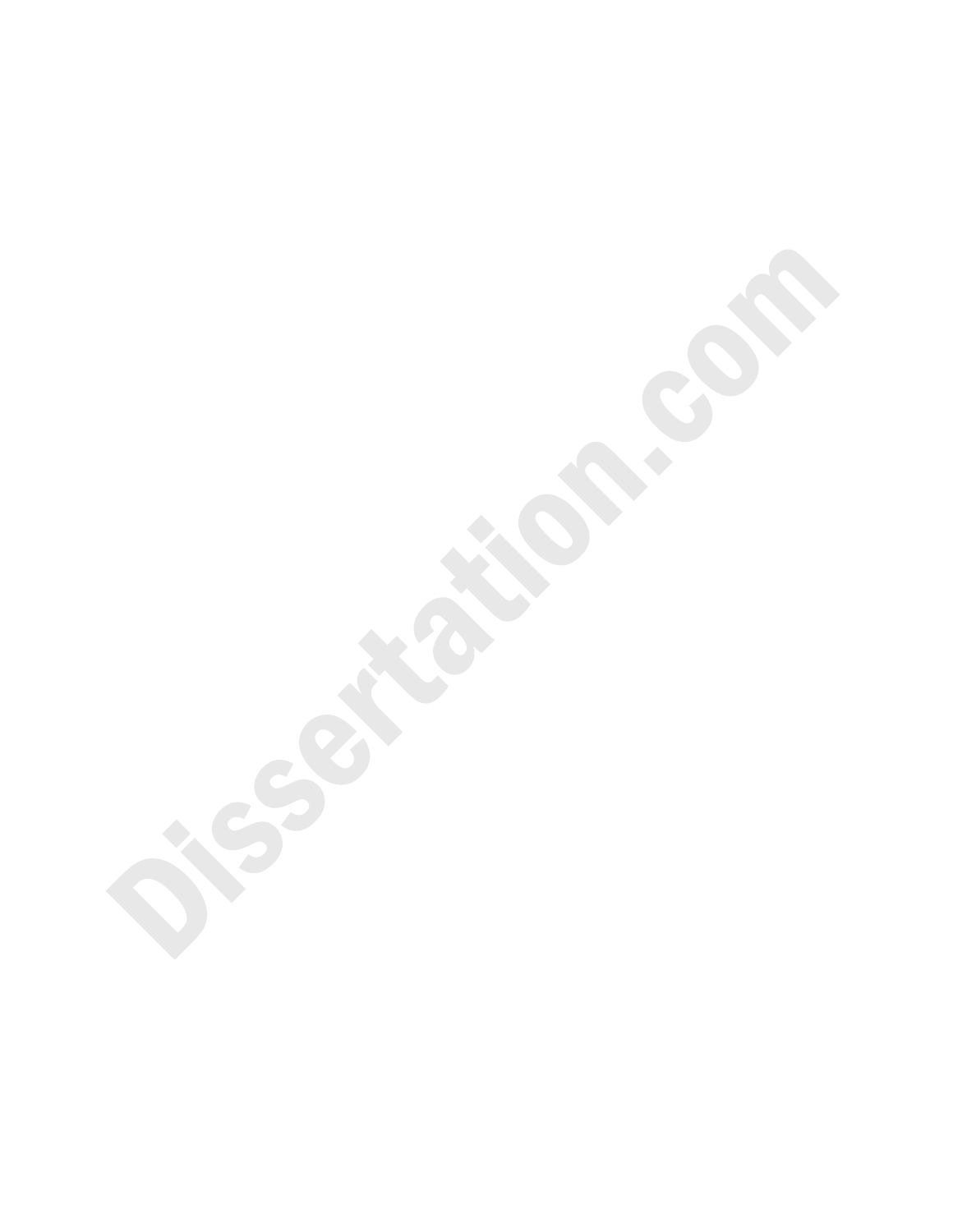# Dedication

 This dissertation is dedicated to my friends, family, and co-workers who provided a wealth of encouragement and patience while I finished this project. This is specifically for my grandmother from whom I inherited my drive and determination, as well as her daughter, whose words, "Do not start something you are not going to finish," continually haunt me, and to my closest friend who would not let me give up.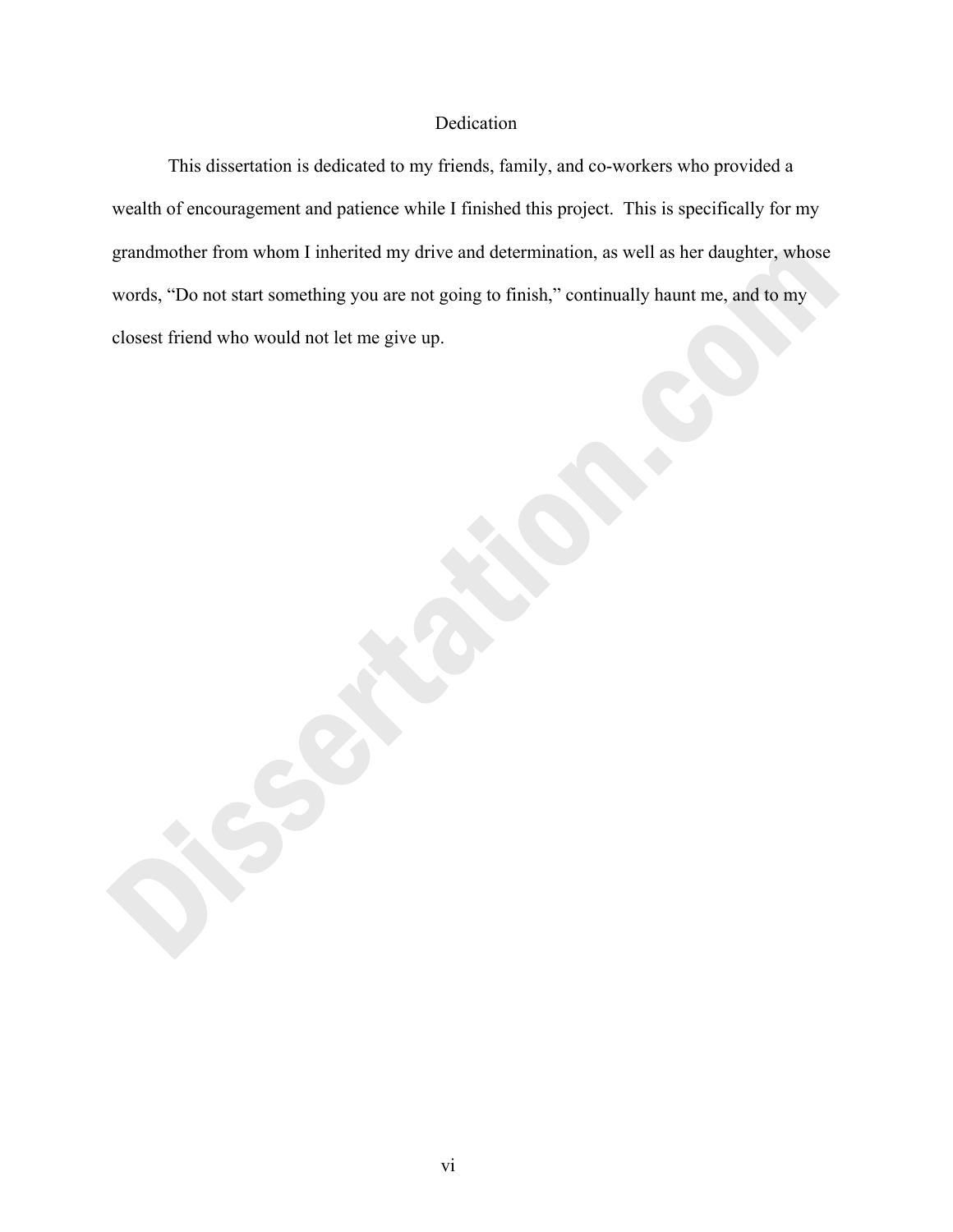# Acknowledgements

 The author would like to express sincere gratitude to committee members Dr. Nigel Searle, Dr. Kathleen Roth, and Dr. Andrew Ghillyer, as well as many other faculty and students at Argosy University for their support and guidance in the planning and implementation of this research project. The deepest appreciation is further offered to the managers and employees of Quality Digest, American Society for Quality, and other organizations for their participation in the research study. Without their contributions of time and resources, this study would not have been possible.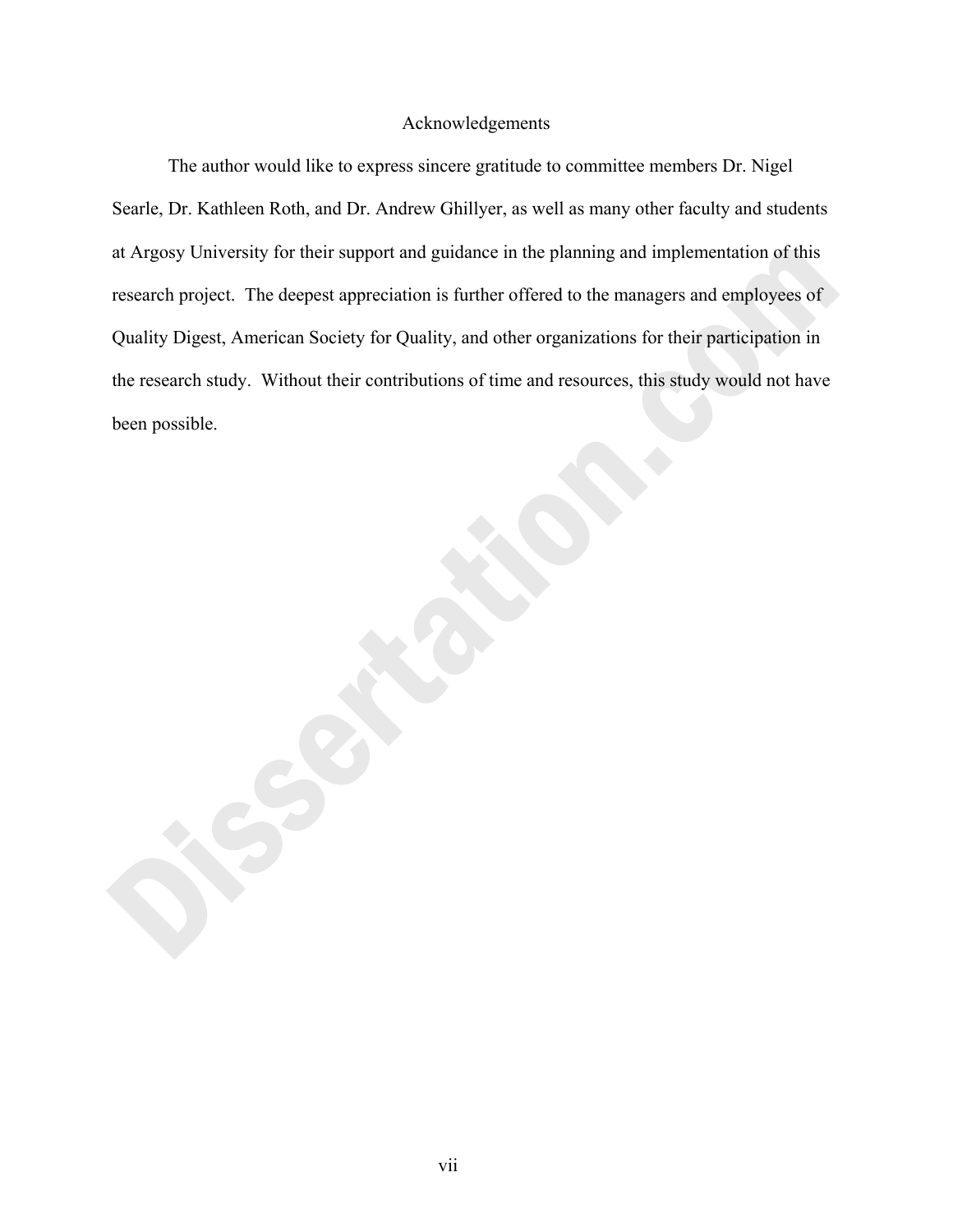| Page |
|------|
|      |
|      |
|      |
|      |
|      |
|      |
|      |
|      |
|      |
|      |
|      |
|      |
|      |
|      |
|      |
| .11  |
|      |
|      |
|      |
|      |
|      |
|      |
|      |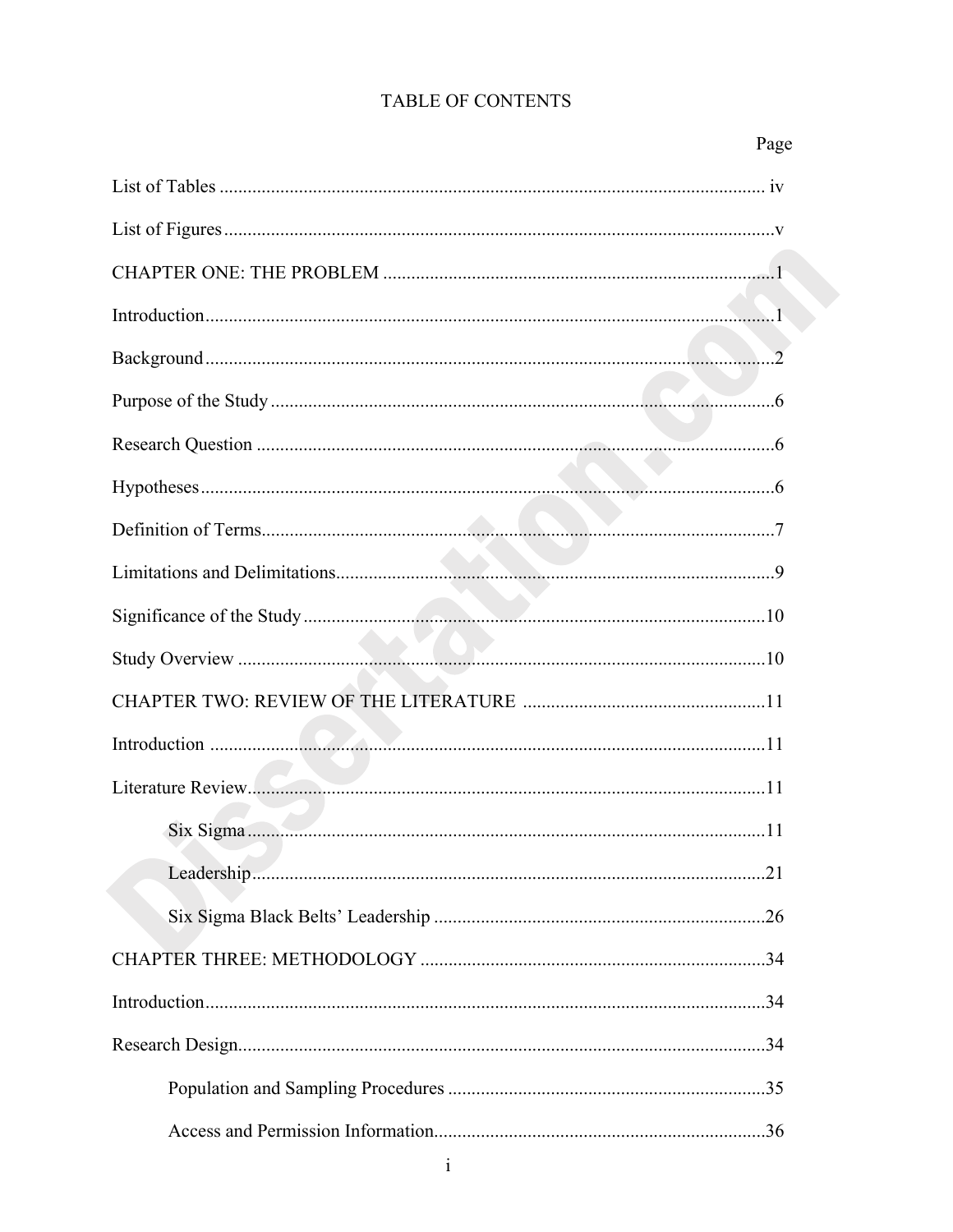| CHAPTER FIVE: SUMMARY, CONCLUSIONS, AND RECOMMENDATIONS  67 |  |
|-------------------------------------------------------------|--|
|                                                             |  |
|                                                             |  |
|                                                             |  |
|                                                             |  |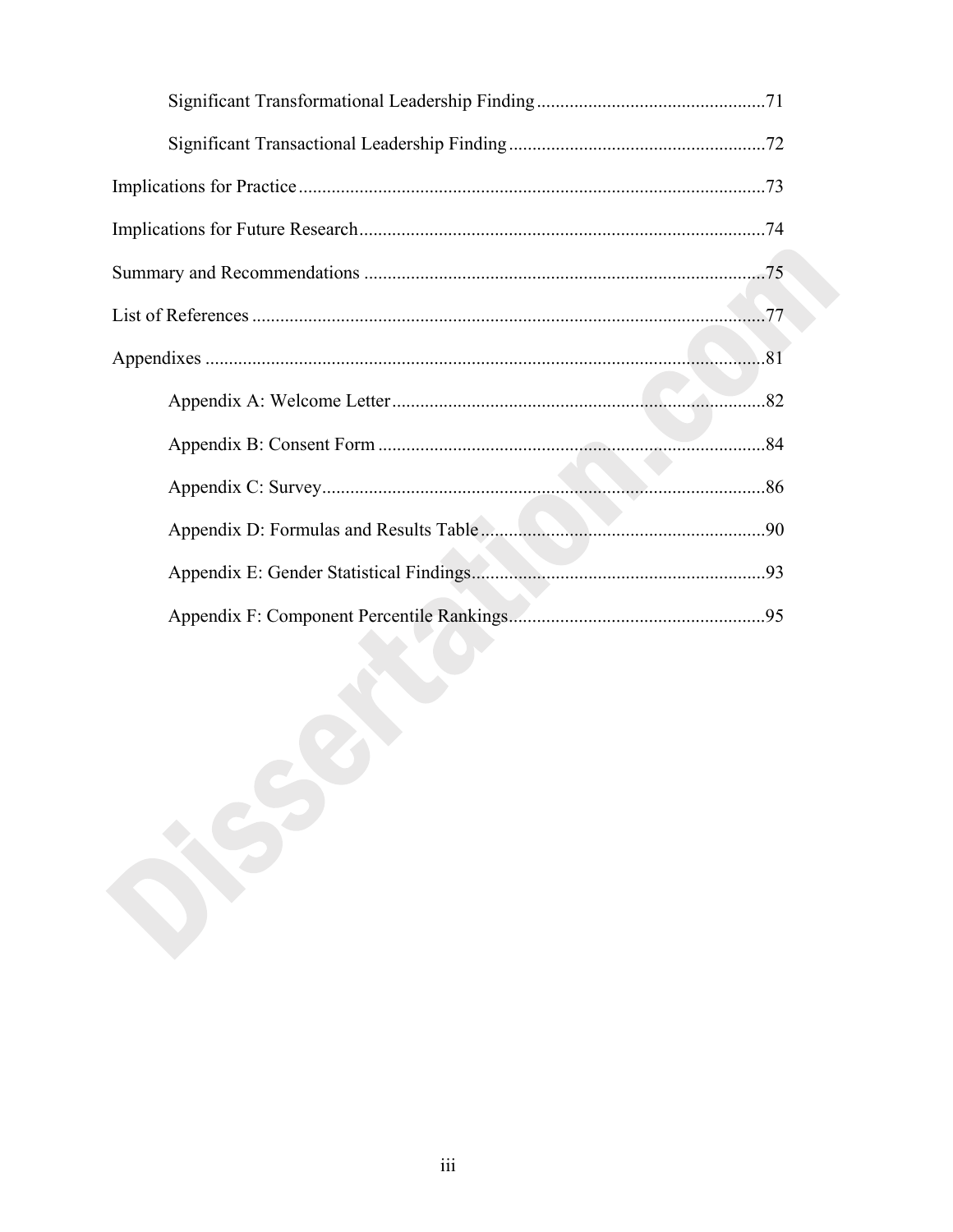# **LIST OF TABLES**

| Table | Page |
|-------|------|
|       |      |
|       |      |
|       |      |
|       |      |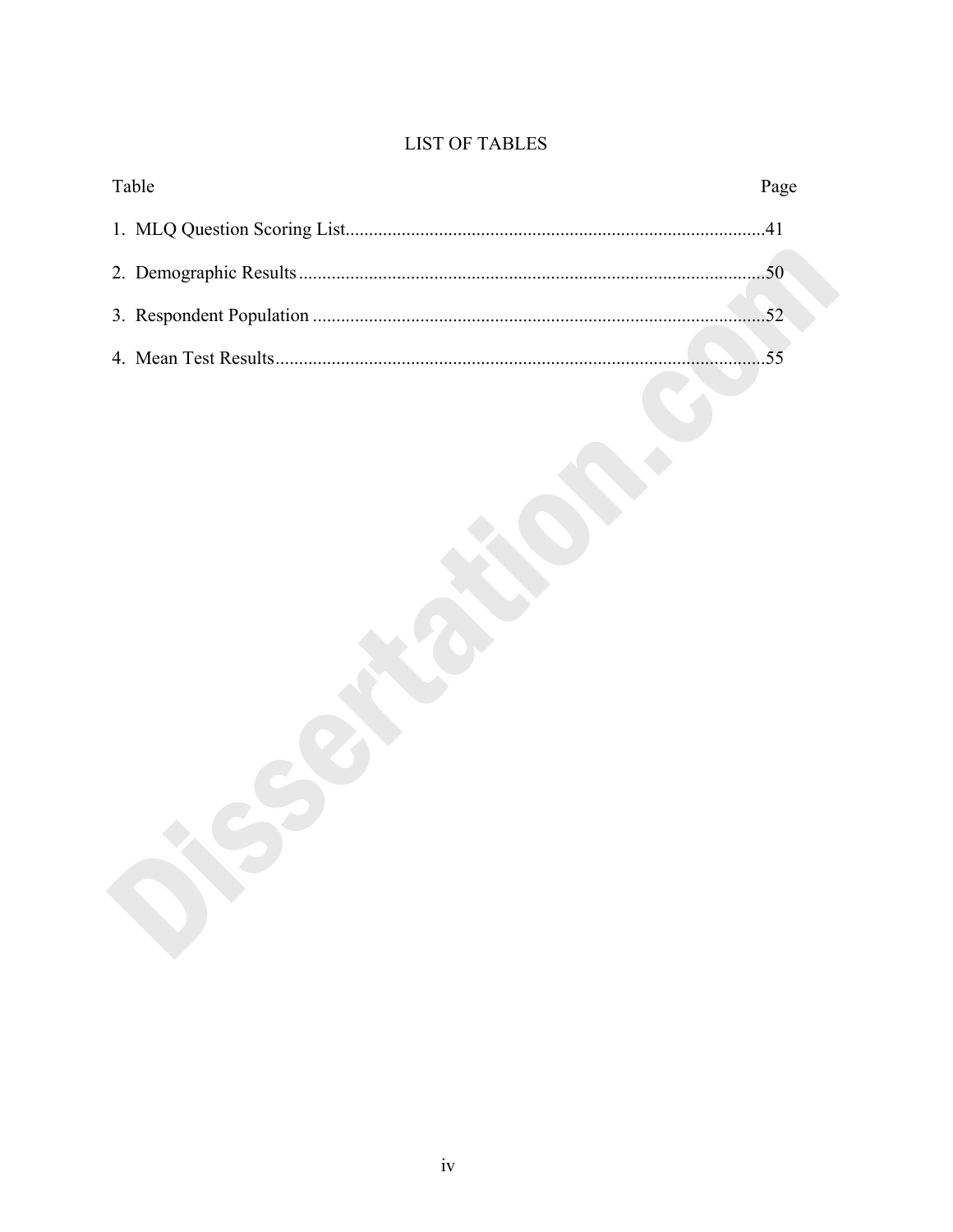| Figure | Page |
|--------|------|
|        |      |
|        |      |
|        |      |
|        |      |
|        |      |
|        |      |
|        |      |
|        |      |
|        |      |
|        |      |

# **LIST OF FIGURES**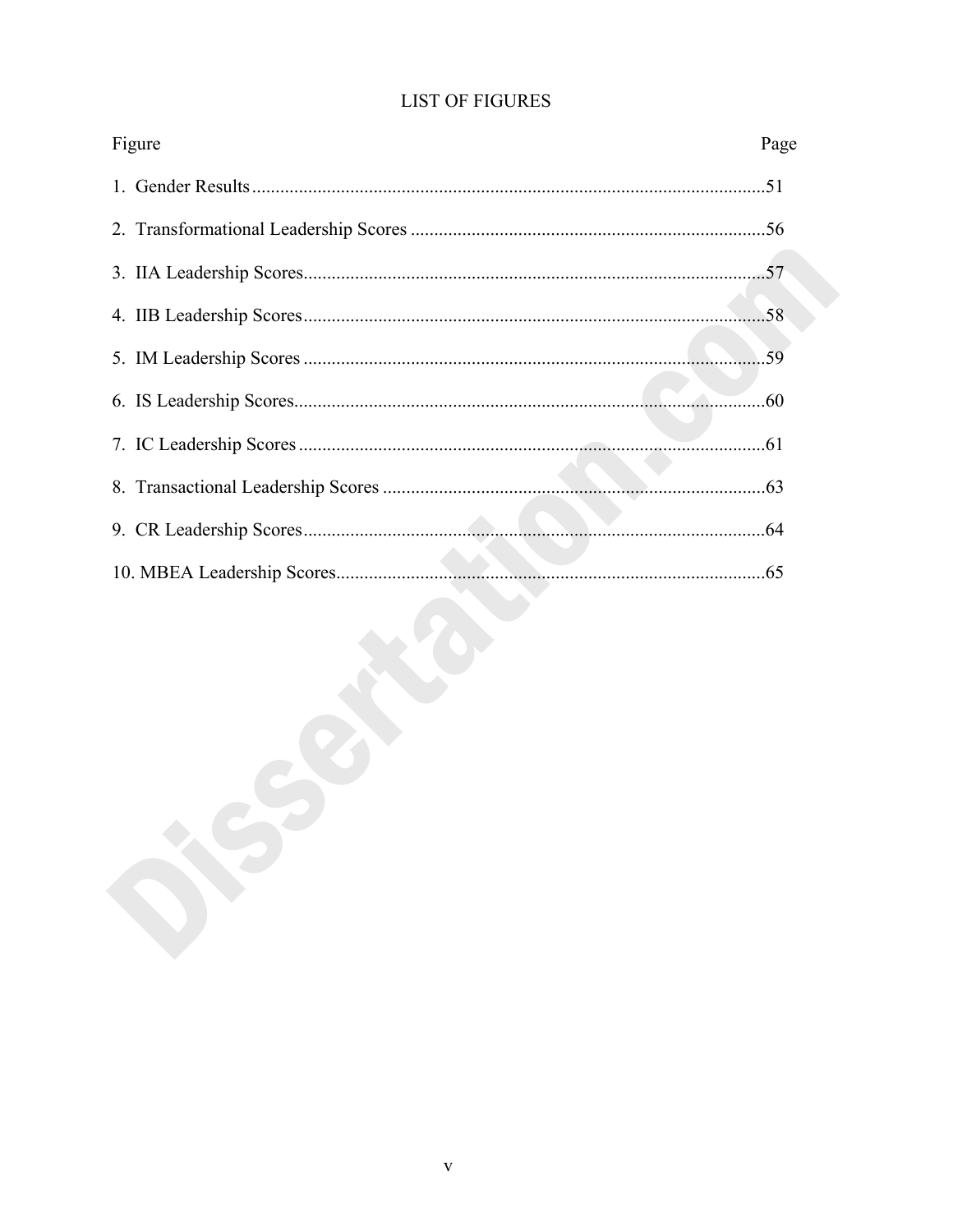#### CHAPTER I: THE PROBLEM

#### *Introduction*

 For organizations to remain successful there must be continual adaptation and improvement of products and services in order to stay ahead of the competition while meeting all stakeholders' needs. This requires effective leadership throughout the organization. As many have realized this necessity, for decades there has been much discussion and research on both leadership and quality improvement initiatives used in U.S. organizations.

The search for methods to improve the way organizations work extends back over a century. It includes Frederick Taylor's fatigued assembly-line worker study in 1919 and its resulting productivity and quality improvement, which helped establish management philosophies that are still in operation today. Flora Ayeni's research conducted in May 2003 tied Taylor's work to Total Quality Management (TQM), where "management is seen as providing the impetus for making total quality the guiding process of the organization" (p. 22). The cost of quality and the problems that plagued U.S. organizations were later highlighted by the works of W. Edwards Deming, Philip B. Crosby, and Joseph M. Juran (Bremer et al., 2005). Juran and Deming brought their ideas of improving quality and reducing variability to Japan, a country that consequently named one of its quality awards the Deming Prize. "Crosby defined quality as 'meets requirements,'" while Juran "promoted the use of team activities for improvement" and authored the "Quality Handbook" (p. 150). Their contributions allowed management to better understand how an investment in quality improvements ultimately costs less than the waste created by poor quality, including the loss of the customer; however, it failed to focus on the overall profitability of the organization (Keller, 2005). At the same time, without their pioneering work in quality initiatives combined with contributions from other fields,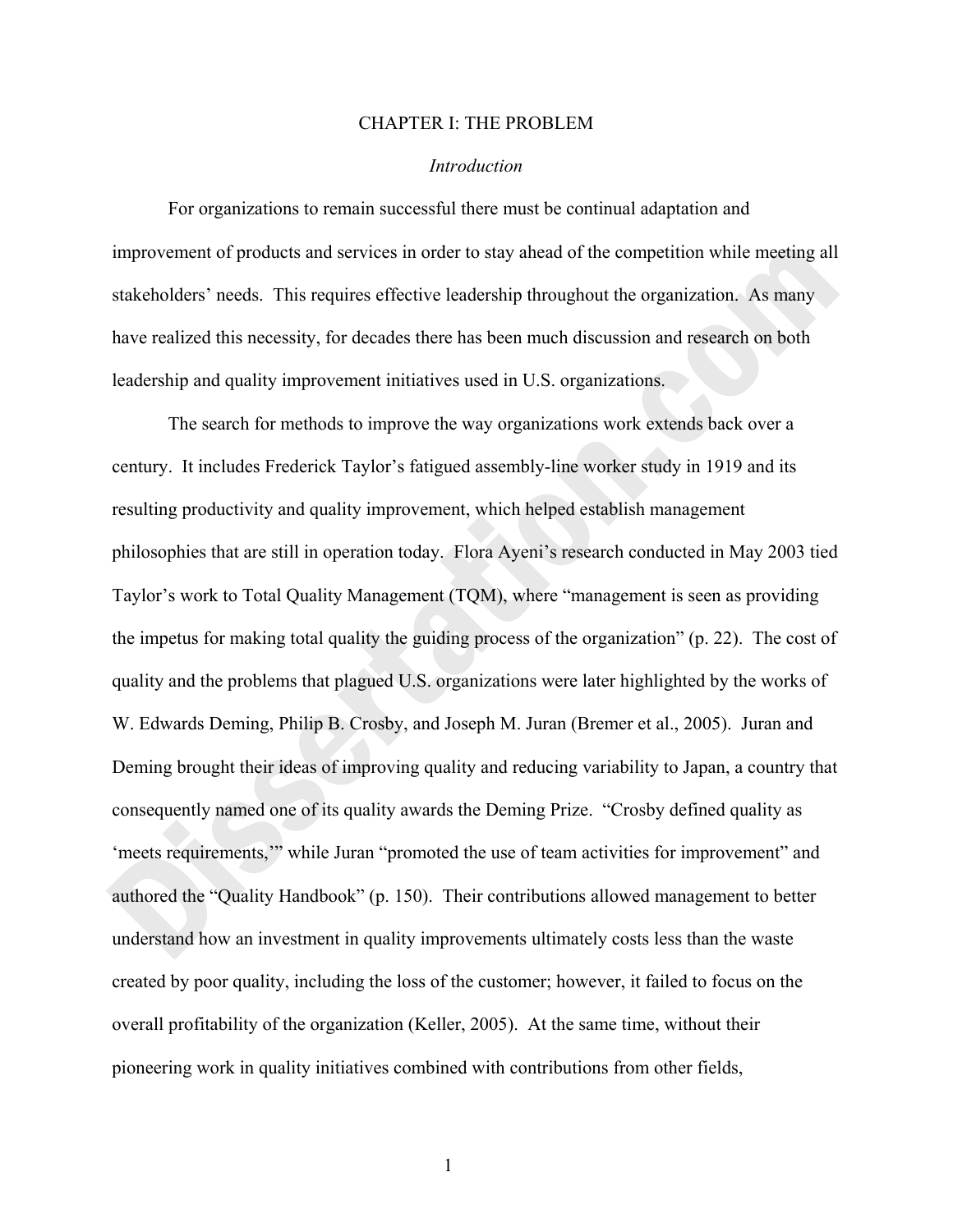organizations would not have the ability to continue making advancements in productivity and customer satisfaction. Furthermore, while TQM is still practiced today, Ayeni's research shows that firms changing from TQM to Six Sigma report greater profitability under Six Sigma.

#### *Background*

"Sigma  $(\sigma)$  is the Greek letter used by statisticians to denote the standard deviation for a set of data" and "is used to describe how well the process variation meets the customer's requirements" (Keller, 2005, p. 3). This measurement focuses on defects per million opportunities (DPMO). Most companies operate between a four and three sigma level, allowing 6,210 to 66,807 DMPO (Lucier & Seshaadri, 2001), whereas six sigma level processes only allow 3.4 defects, bringing the quality level of that process to 99.9997%.

 During the 1980s, Motorola joined the quality movement seeking to reduce product defects on the manufacturing floor and received help from engineers Bill Smith and Mikel Harry (Eckes, 2005) who are credited with developing Six Sigma. In 1988, Motorola won the Malcom Baldrige Quality Award and published its results along with its use of Six Sigma. Six Sigma was different from quality initiatives of the past in that it became about "helping the organization make more money by improving customer value and efficiency" with the benefits going "straight to the bottom line" (Pyzdek, 2003, p. 5). While this may have been the origin of the Six Sigma initiative, its popularity was primarily due to other large organizations' utilization of the initiative and their successes with it. Specifically, Allied Signal and General Electric (GE) became pioneers in the Six Sigma quality initiative, reporting significant benefits. Allied Signal reported productivity gains of 6% in the first two years using Six Sigma (DeFeo, 2000), and GE Medical Systems reporting \$91.2 million in customer benefits on more than 466 projects in one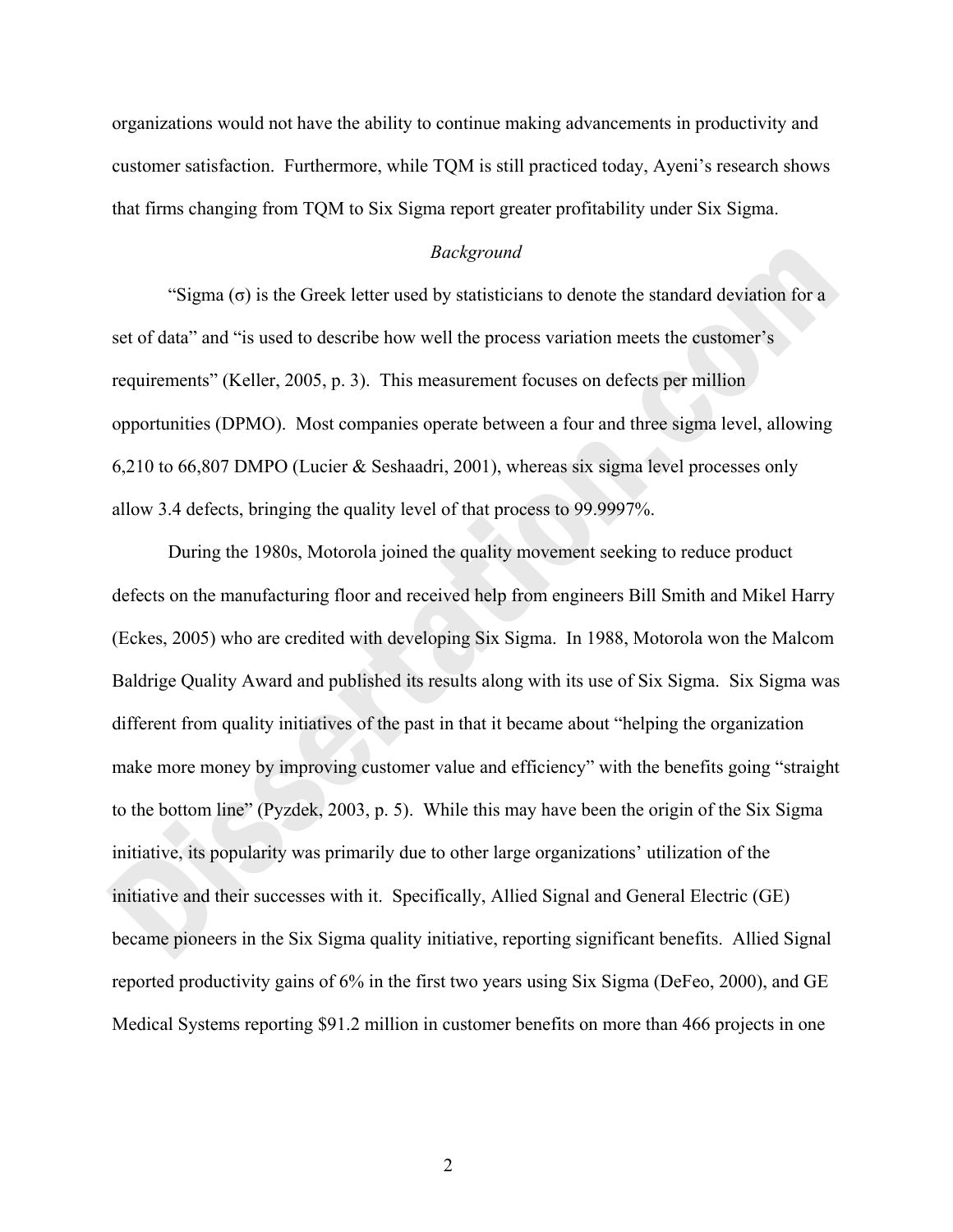year (Lucier & Seshadri, 2001). Many other companies have since adopted Six Sigma and reported similar results.

 It has been almost two decades since Motorola won the Malcom Baldrige Quality Award, and unlike quality initiatives of the past, Six Sigma's use continues to expand throughout corporate America. With later developments and specifications of Design for Six Sigma (DFSS) and Lean processes, Six Sigma continues to mark successes that should silence its worst critics. The many reasons for Six Sigma's success include its focus on an organization's processes and customers. Another key element is the Six Sigma projects, as they are primarily focused on organization objectives through the reduction of defects and variation. Further, many of its achievements have been attributed to senior management support and the leaders that carry out Six Sigma initiatives because they tend to provide clear values and objectives while following fact-based management concepts (Caulcutt, 2001).

 As stated in the *Six Sigma for Dummies* handbook, "no matter how hard you try to accomplish anything, it's always easier when you follow a proven methodology" (DeCarlo et al., 2005, p. 42). When undertaking a new Six Sigma project, the key format to follow is Define-Measure-Analyze-Improve-Control (DMAIC). "In DMAIC, business processes are improved by following a structured method with set steps" (p. 42). During the Define stage, the problem is identified with clear goals and objectives set for the project. The Measure stage is where the project team uncovers and understands the baseline of "performance and capability of the process or system being improved" (p. 42). The Analyze stage is when Six Sigma tools and data analysis are used to better understand the relationships between the processes and areas of concern. In the Improve stage, the modifications are developed, leading the project team to the ultimate objectives previously outlined. Finally, in the Control stage the team implements the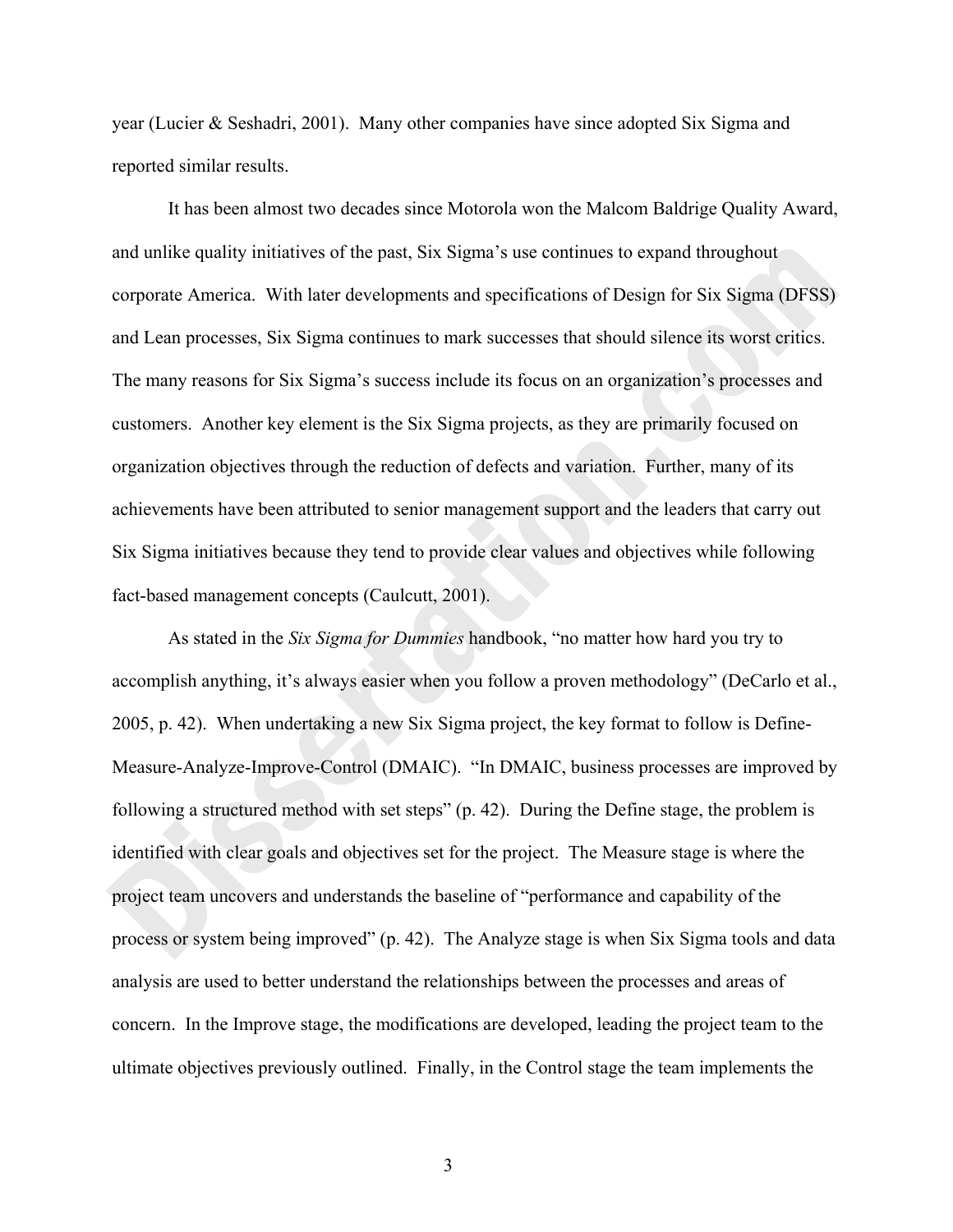changes, including methods to monitor performance to sustain results. This important methodology is "a proven solution for process problems and improving business performance" (p. 42) that allows the project team to clearly define its mission and find areas in need of improvement, bringing Six Sigma projects to life. DMAIC is the key to running a Six Sigma project and is the main focus during the project team's assignment.

With such great importance placed on the actual Six Sigma projects and following the DMAIC methodology, the initiative deployment depends heavily on the people involved, including upper management's top-down approach and support, as well as the Six Sigma Champions and Master Black Belts who act as support and project managers. Other key participants include the Black Belts who facilitate the individual Six Sigma projects, as well as the Green Belts and team members who assist. As such, people are the key to Six Sigma success and longevity in organizations today. As Thomas Pyzdek states in *The Six Sigma Handbook* (2003):

One doesn't achieve objectives by directly manipulating results, but by changing the way things are done. The driving force behind this change is the 'belts,' who are highly trained full- and part-time change agents. These people lead and support projects, and it is the projects that drive change. (p. xvii)

The belt terminology was coined by Dr. Mikel Harry, one of Six Sigma's founders from Motorola, while working to train others Unisys in the late 1980s. Specifically, "like a person skilled in the Oriental sport of karate, the Six Sigma Black Belt is self-assured and knowledgeable, the result of intensive training and real-world experience" (Chadwick, 2007, p. 1). In addition, while some Six Sigma organizations use different terms, the "Green Belt/Black Belt/Master Black Belt designations have emerged as generally accepted business terminology"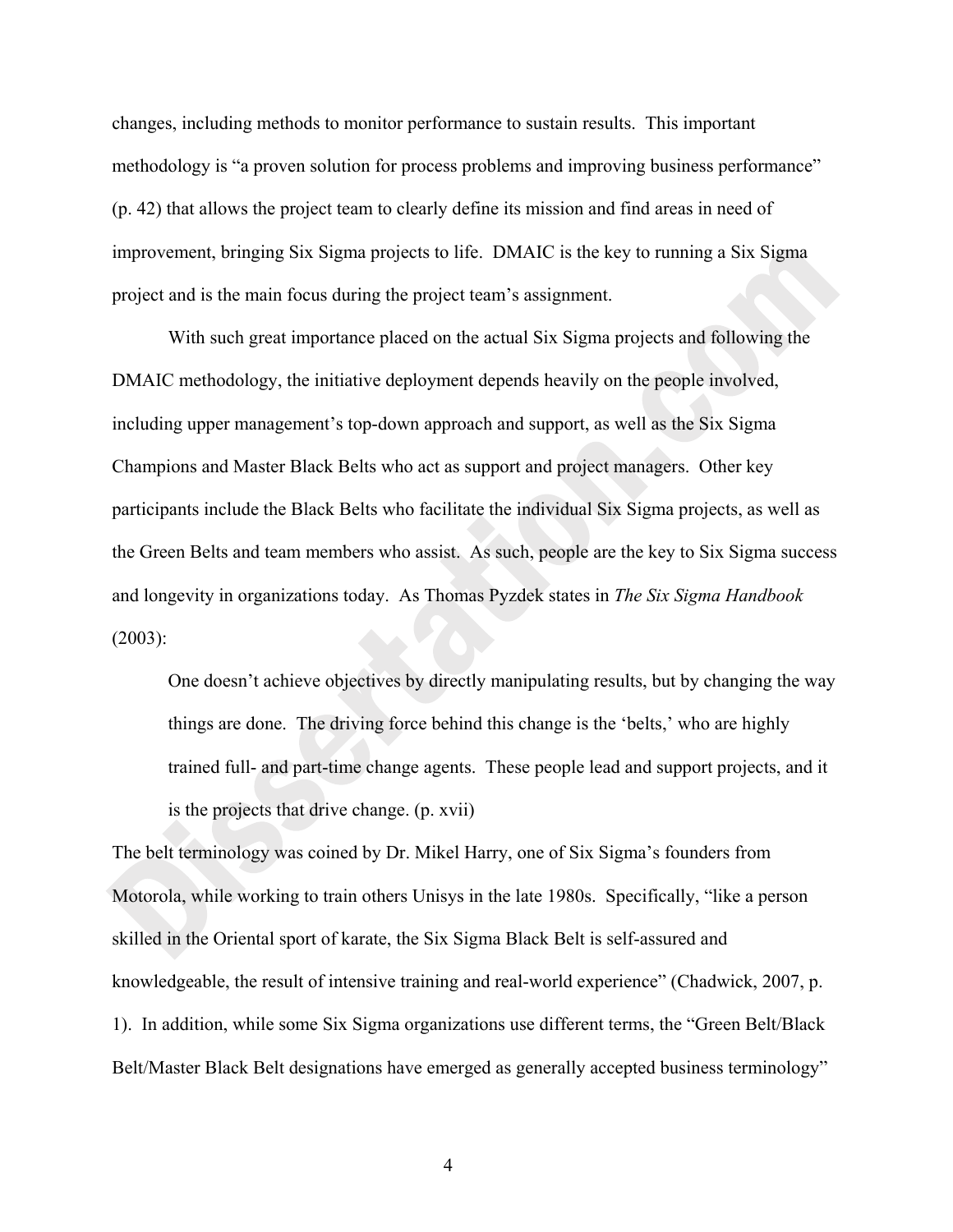(p. 1). Regardless of the designation, leadership is crucial to the success of Six Sigma projects. Thus, it seems that strong leadership training and/or finding experienced leaders would be critical to the deployment of any organization's Six Sigma effort.

Although Black Belts are required to endure extensive training to earn their certifications, many of the training courses do not specifically address leadership issues or techniques and do not have prerequisites of such. Rather, Black Belt training provides an extensive, comprehensive training in statistics, namely statistical process control (SPC), so that Black Belts can assist their team members and build the case for change around each project. The training typically takes four weeks to six months and costs \$900 to \$15,000. The Black Belt must also pass a test and/or successfully complete a project before earning certification. As previously suggested, Black Belts are critical in leading their teams to find and initiate the changes required for Six Sigma projects. While Black Belt training does not always contain the soft skills necessary for leading these teams, Six Sigma projects continue to be immensely successful.

Research suggests that Six Sigma "follows both the transformational leadership type and transactional style by setting goals, communicating, encouraging, training, rewarding for compliance and maximizing external resources to increase company's bottom line" (Ayeni, 2003, p. 1). Since the mid-1970s, Bernard Bass has been writing about the differences between transformational and transactional leaders and has developed the full-range model of leadership "to broaden the range of leadership styles typically investigated in the field" (Avolio & Bass, 2004, p. 1). Bass' work identified that "whereas transformational leaders uplift the morale, motivation, and morals of their followers, transactional leaders cater to their followers' immediate self-interests" and what the organization can do for them (Bass, 1999, p. 9). Bass' work with Bruce Avolio also led to the development of the Multifactor Leadership Questionnaire

 $\overline{5}$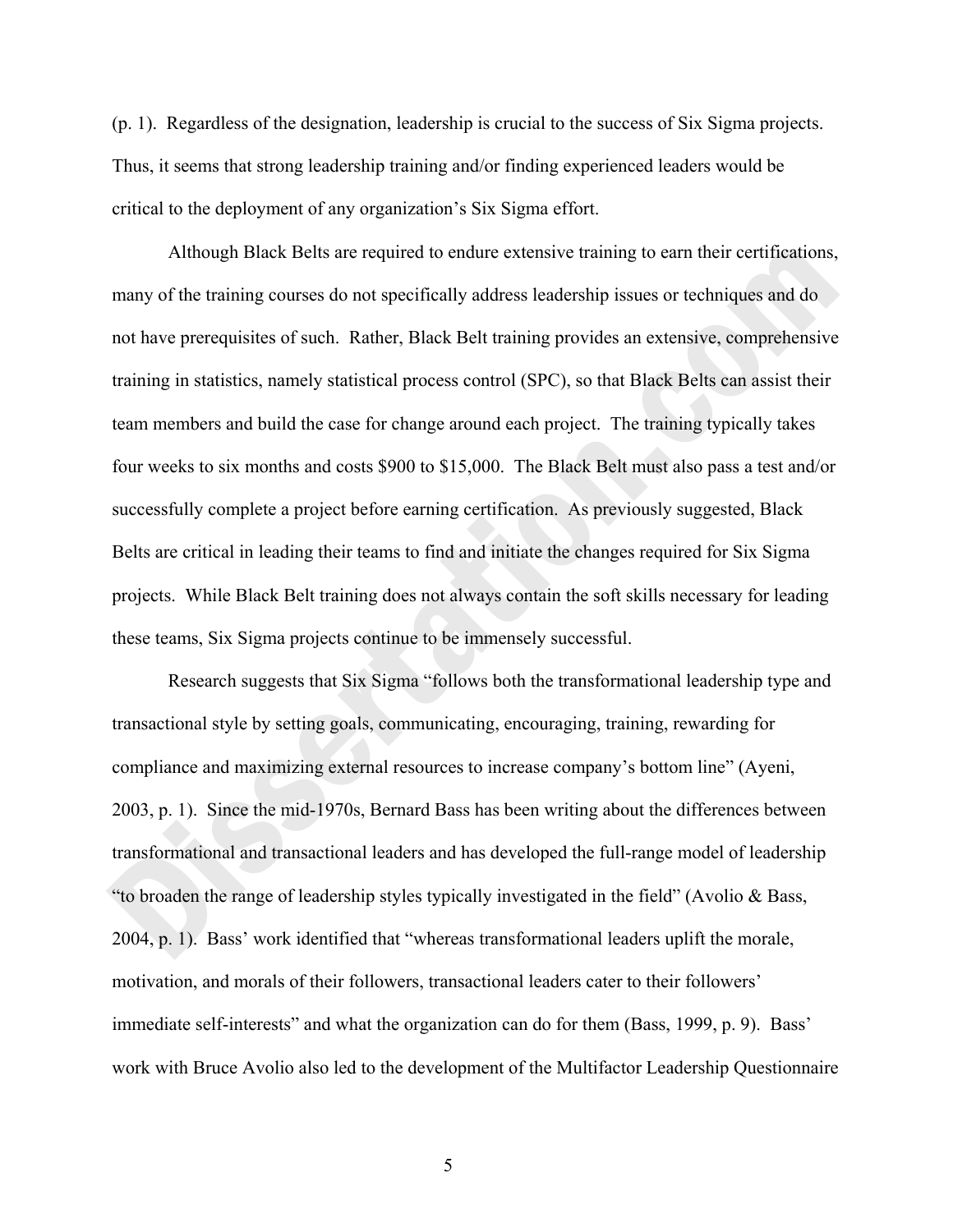(MLQ), which measures the candidate's degree of transformational or transactional leadership style. In 1991, Bass and Avolio found that "leaders who are more satisfying to their followers and who are more effective as leaders are more transformational and less transactional" (p. 11). Additional research discussed in Chapter 2 shows that transformational leadership is tied to higher levels of performance within organizations. Though validated by research discussed herein, the MLQ continues to be refined by its authors, with the MLQ Form 5X currently being used. Bass and his colleagues continue to engage in extensive research, working to prove that the effective styles of leadership exist, thereby giving the survey tool more practical use in today's search for quality leaders.

## *Purpose of the Study*

 Research shows that leadership is crucial to the overall success of a Six Sigma initiative. It is also evident that a Six Sigma initiative is heavily dependent upon individual projects' successes, which Black Belts facilitate. With so much weight placed on these key factors, organizations must be assured that Six Sigma project team facilitators (i.e., Black Belts) have adequate skills to lead projects.

#### *Research Question*

Do Six Sigma Black Belts have enhanced leadership skills?

## *Hypotheses*

- $H1_0$  = Six Sigma Black Belts do not have higher scores on the MLQ transformational leadership component, Idealized Influence – Attributed (IIA), than non-Six Sigma Black Belts.
- $H2_0$  = Six Sigma Black Belts do not have higher scores on the MLQ transformational leadership component, Idealized Influence – Behavioral (IIB), than non-Six Sigma Black Belts.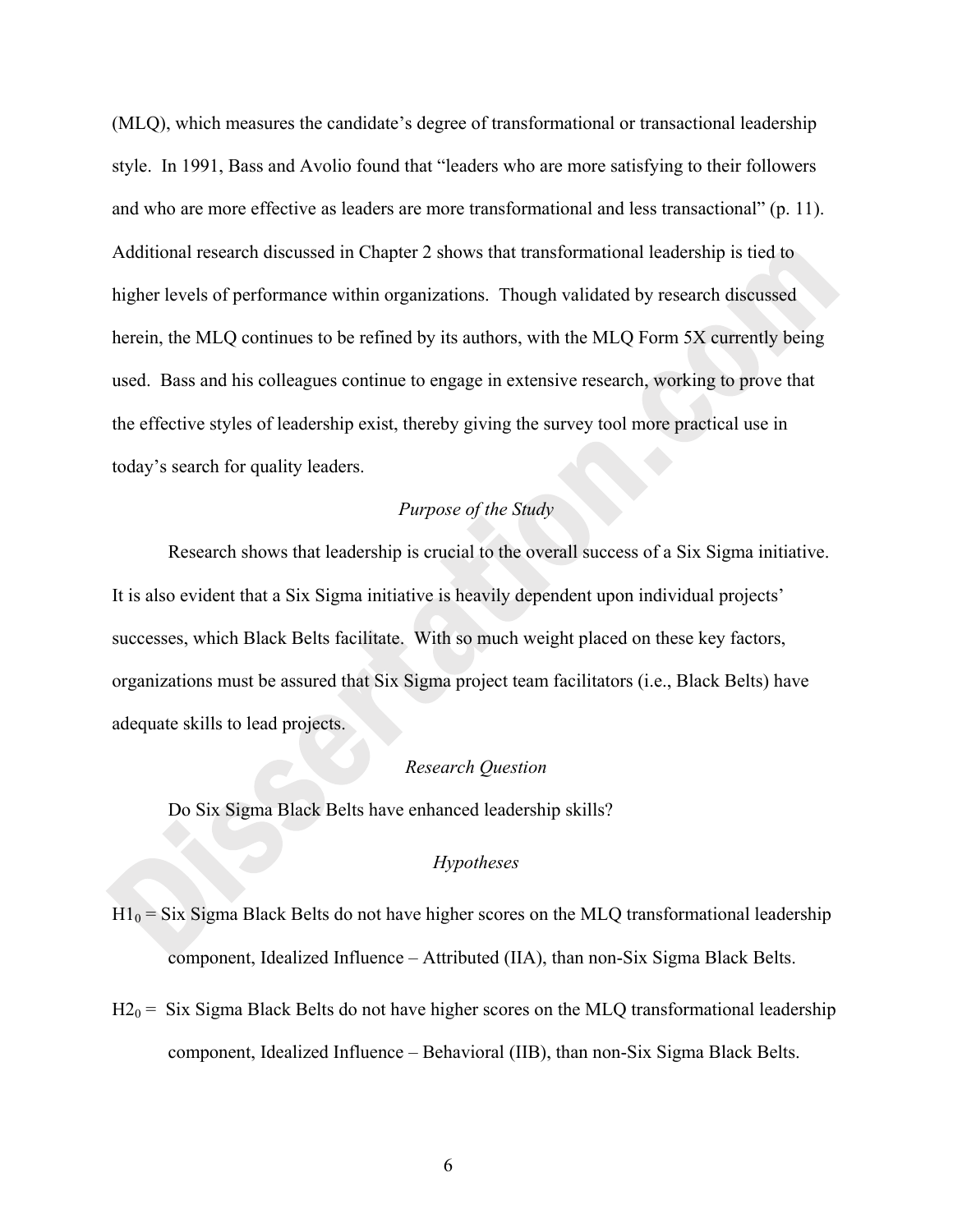- $H3_0 = Six$  Sigma Black Belts do not have higher scores on the MLQ transformational leadership component, Inspirational Motivation (IM), than non-Six Sigma Black Belts.
- $H4<sub>0</sub> = Six Sigma Black Belts do not have higher scores on the MLQ transformational leadership$ component, Intellectual Stimulation (IS), than non-Six Sigma Black Belts.
- $H5<sub>0</sub> = Six Sigma Black Belts do not have higher scores on the MLQ transformational leadership$ component, Individual Consideration (IC), than non-Six Sigma Black Belts.
- $H6<sub>0</sub> = Six Sigma Black Belts do not have higher scores on the MLQ transactional leadership$ component, Contingent Reward (CR), than non-Six Sigma Black Belts.
- $H7_0$  = Six Sigma Black Belts do not have higher scores on the MLQ transactional leadership component, Management by Exception – Active (MBEA), than non-Six Sigma Black Belts.

In order to conduct research on the above hypotheses, MLQ scores from a sample of Six Sigma Black Belts were compared to a Control Group of published normative samples by this author who is also a Six Sigma Black Belt. A significance test, namely the z-test, was conducted on each component in order to determine if the difference in the mean from the Six Sigma sample was statistically significant as stated in the hypotheses.

# *Definition of Terms*

Six Sigma Roles: The personnel who are directly responsible for the Six Sigma program itself include Six Sigma Champions, Master Black Belts, Black Belts, and Green Belts, listed in hierarchical order.

Six Sigma Champions are those who are ultimately responsible for the identified Six Sigma project and need to serve as liaisons between the Six Sigma team and upper management.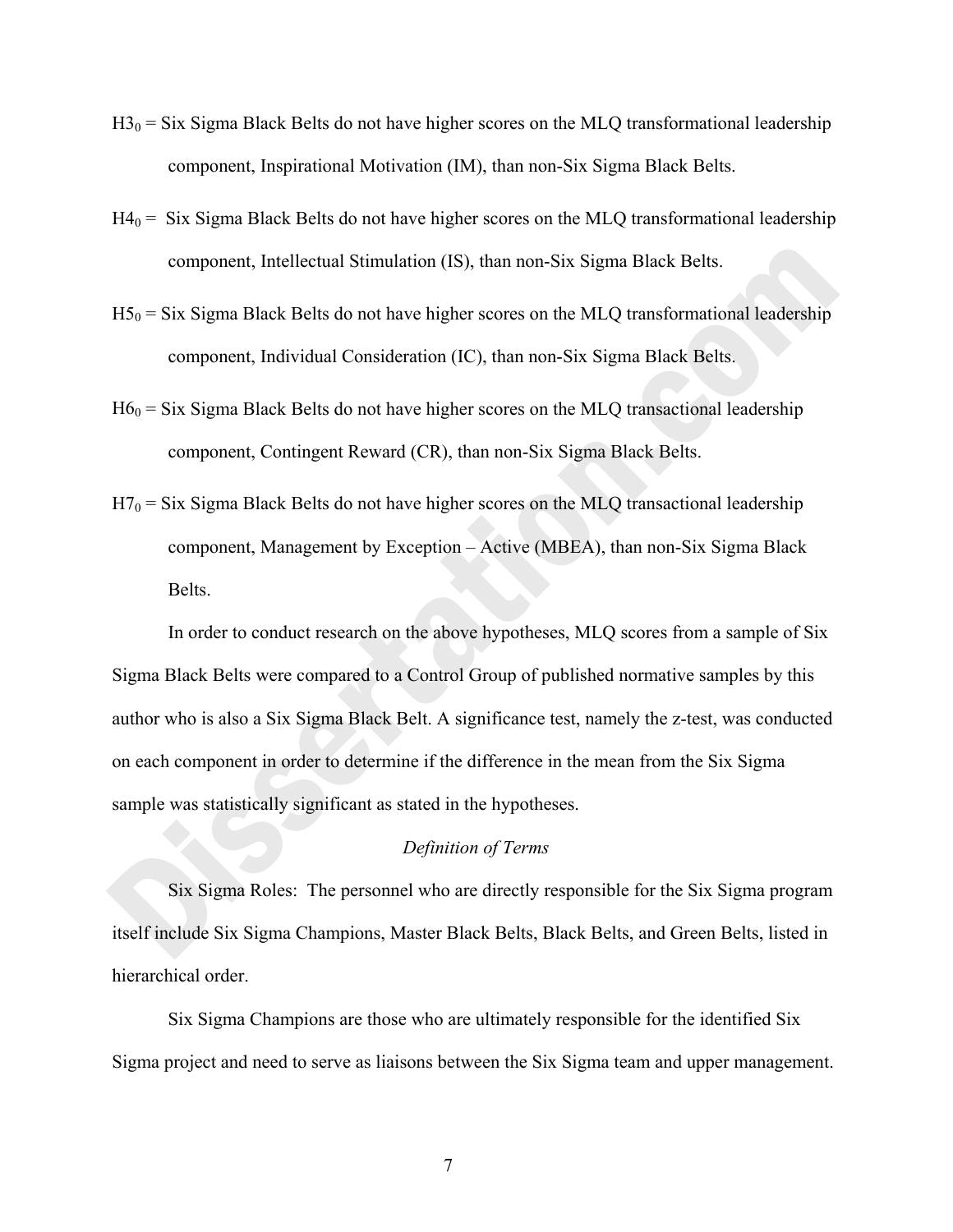Six Sigma Master Black Belts serve as trainers and coaches for Black Belts and the rest of the organization.

Six Sigma Black Belts work as team facilitators on Six Sigma projects.

Six Sigma Green Belts are lower in the hierarchical chain than Black Belts. They are trained in the basics of Six Sigma and serve on project teams, while continuing to operate in their everyday jobs.

Training: The coursework and education necessary for someone to become a Six Sigma Black Belt.

Leadership Skills and/or Attributes: Traits of a person in charge of a team and/or group of people that is responsible for accomplishing certain goals and objectives.

Transformational Leadership: While there is no universal definition for the purpose of this study, transformational leadership is a leadership style where the leader engages and motivates followers while also assisting with the followers' leadership development.

Transformational Leadership Scores: Results from MLQ testing components called Idealized Influence-Attributed (IIA), Idealized Influence-Behavioral (IIB), Inspirational Motivation (IM), Intellectual Stimulation (IS), and Individualized Consideration (IC).

Transactional Leadership: While there is no universal definition for the purpose of this study, transactional leadership is a leadership style where leaders clarify what their followers need to do for their reward.

Transactional Leadership Scores: Results from MLQ testing components of Continent Reward (CR) and Management by Exception – Active (MBEA) factors.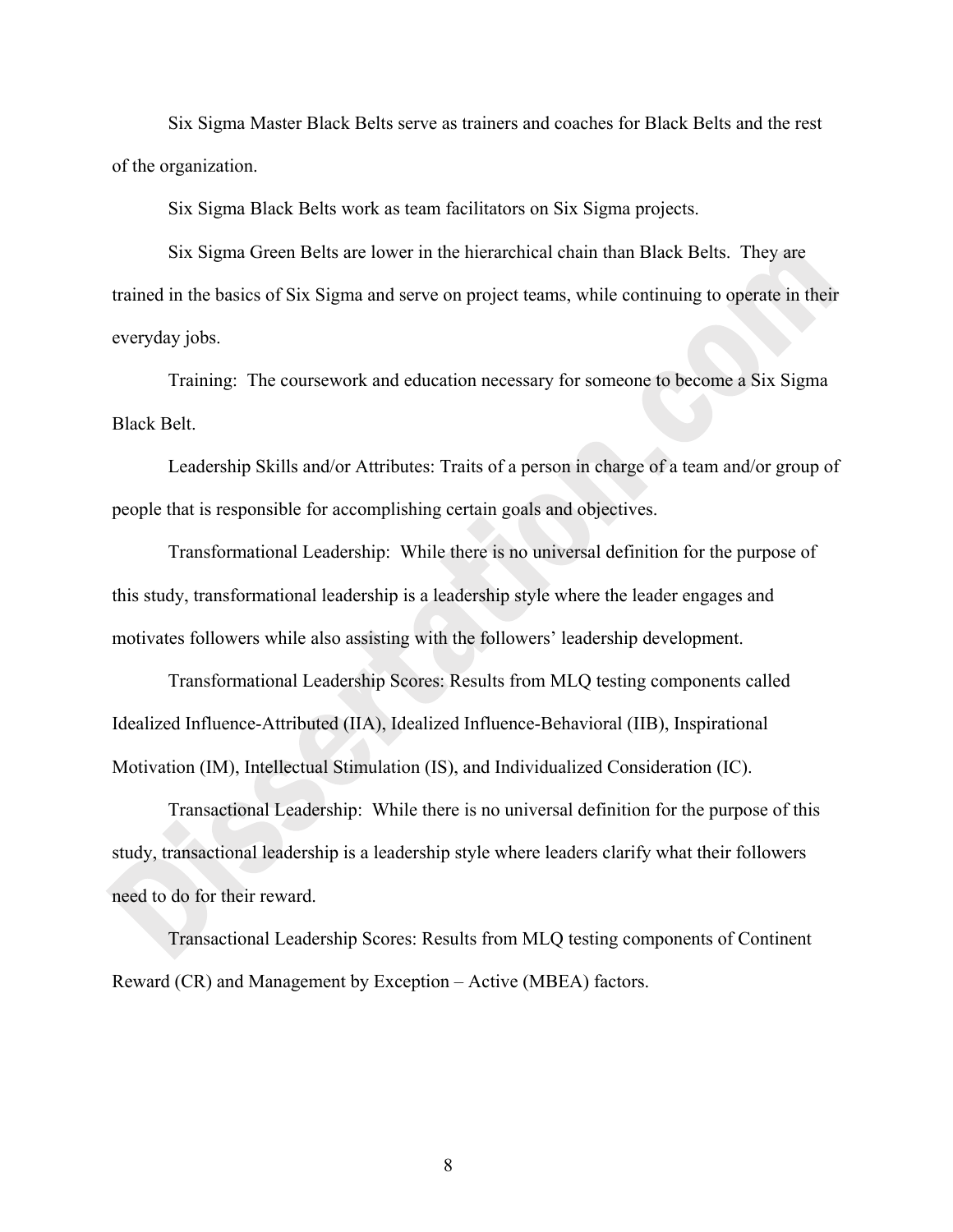Control Group: International normative samples Avolio and Bass previously collected and published in 2004 on other self-rated scores from the MLQ. (There are 7,268 total reporting on the self-rated scales.)

# *Limitations and Delimitations of the Study*

The proposed study is limited in that the MLQ is self-reported. While the survey tool also offers 360-degree methodologies, it is not appropriate for this study. Though the tool is a self-assessment, it has been validated by internal and external examinations. (The validity and reliability of the survey tool are investigated within the following chapters.) The results will also be compared to the Control Group, which consists of other self-reported data; however, the raw data from the Control Group is unavailable. This poses another limitation as the demographics of the Control Group (outside of the geographic location) are unknown. As the sample size is larger (i.e., 3,755), it can be assumed that it is normally distributed and representative of the population being tested.

There is also criticism of the proposed questionnaire in that the various types of leadership (transactional, transformational, and passive/avoidant) are not easily determined in the survey results. The MLQ is in its third edition and has been evolving over the past 25 years. It has been tested internally as well as externally and is widely used as a leadership determinant within organizations and fields of research. Furthermore, as the research project is not looking to define the type of leader, that specific limitation is acknowledged but deemed irrelevant. This study will attempt to compare Six Sigma Black Belts and their scores to the Control Group to determine if a difference exists.

In comparing non-Six Sigma Black Belts to the Control Group, it is possible that Six Sigma Black Belts are included in the results used as the Control Group. If the same respondent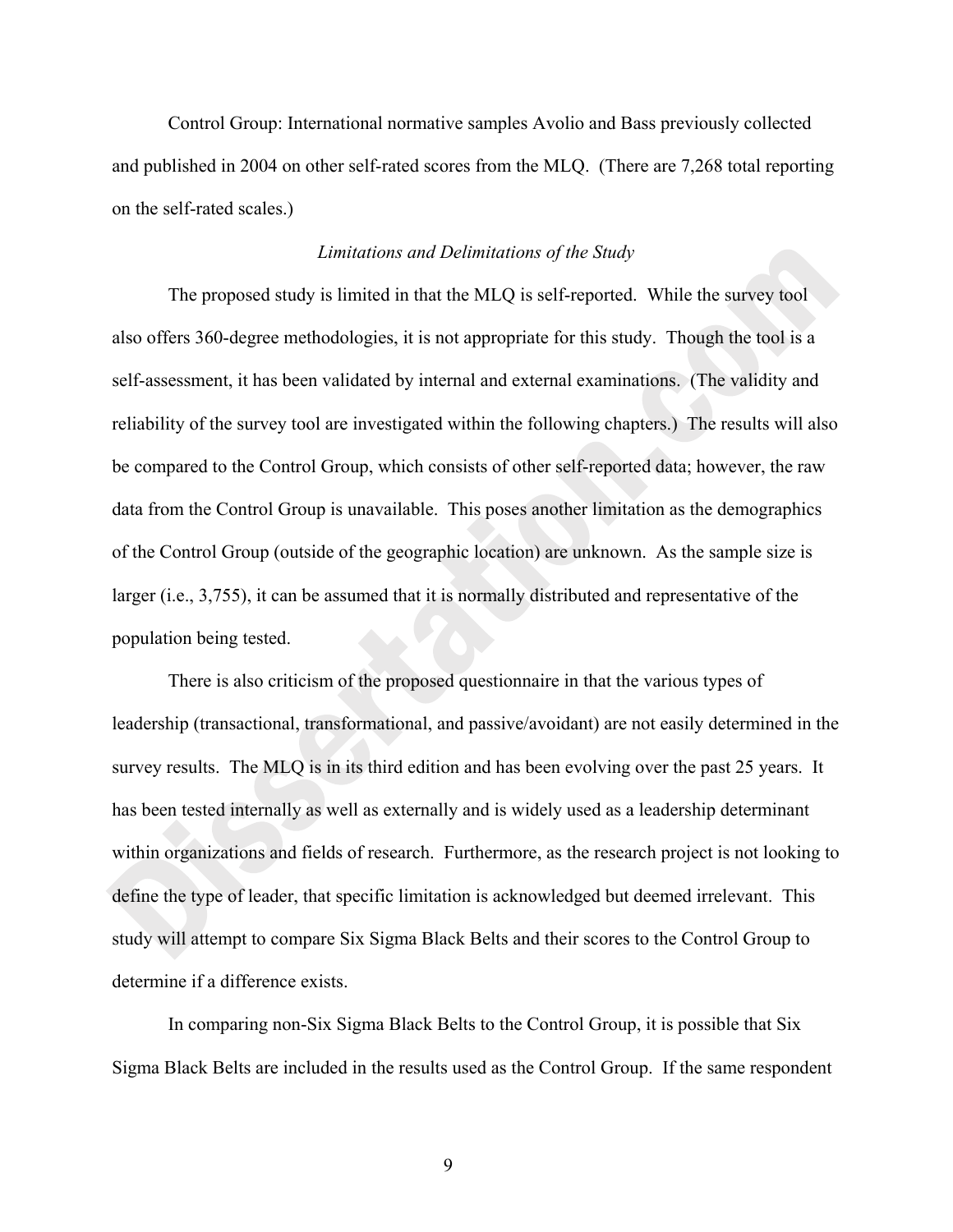is in both groups, it will prove more difficult to reject the null hypotheses, as the difference between the scores will be lower.

Additional limitations are similar to those in other studies, such as the number of respondents, the demographics may not be representative of the overall population, and the use of specific statistical analysis tools. It should be noted that limitations related to the analysis of the data are discussed in detail in Chapter 3.

## *Significance of the Study*

Showing that Six Sigma Black Belts have enhanced leadership skills provides the assurance necessary to continue using trained Six Sigma Black Belts for the facilitation of the critical independent projects. It also allows organizations to recruit future organizational leaders from their population of Six Sigma Black Belts, knowing the long-term benefits the individuals may bring to the organization.

If the null hypotheses are accepted, however, it provides insight for Six Sigma Black Belt training organizations to enhance leadership training within their programs. It also suggests that Black Belts should work to enhance their leadership skills prior to assuming the role of project team facilitators to provide a greater likelihood of success for the Six Sigma projects and overall initiative.

#### *Study Overview*

A survey consisting of qualifying demographic questions as well as the self-reporting, 45-question MLQ survey was given to Six Sigma Black Belts. Candidates were sought through two online Black Belt communities and a single Six Sigma public corporation. This data was analyzed using statistical processing software to answer the proposed hypotheses stated above.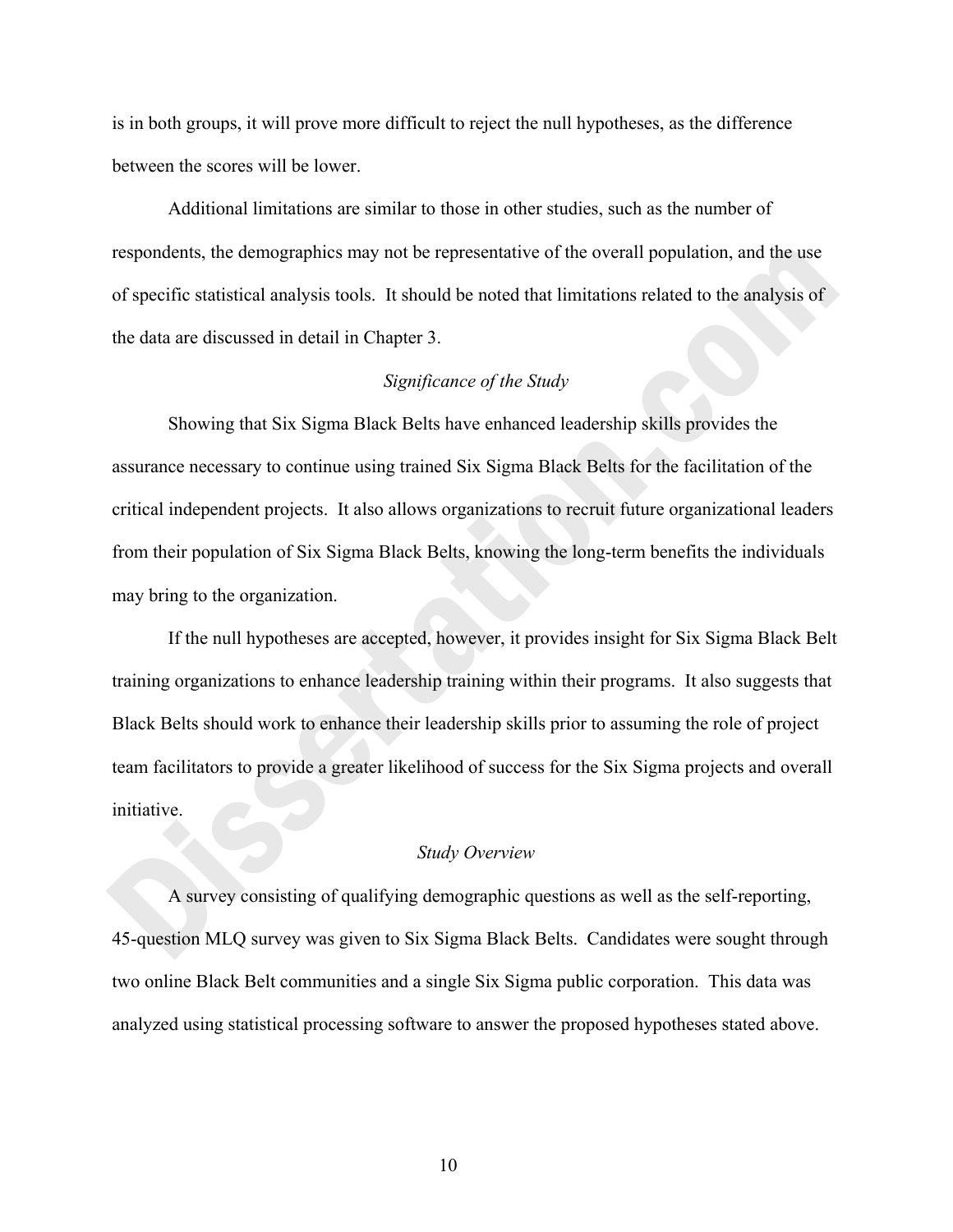#### CHAPTER II: LITERATURE REVIEW

#### *Introduction*

 Organizational and self-improvement continue to evolve, with many practitioners finding new ways to achieve each. Although many quality improvement programs have come and gone over the past century, Six Sigma has continued to be enhanced and utilized for the past two decades. Similarly, leadership is a topic that many have analyzed and researched. Six Sigma and leadership both have deep roots but continue to be topical today. While many can attend workshops or read popular media outlets' reviews on each subject, including Fortune Magazine's October 2007 *Special Leadership Report* with the front cover advertising Geoff Colvin's article, *How To Be A Great Leader: Secrets from GE, P&G, American Express and More*, the literature review herein will focus on academic research. This will include textbooks and peer-reviewed journals to provide a background of Six Sigma and leadership. Regardless of the medium, both Six Sigma and leadership continue to be discussed frequently, suggesting the business population continues to search for answers.

#### *Literature Review: Six Sigma*

Six Sigma, which was developed by engineers at Motorola in the 1980s in order to improve product quality, has many similarities to other quality improvement initiatives used in the past. For instance, the turn of the  $20<sup>th</sup>$  century brought Frederick Taylor's Scientific Management Theory, which identified standards and measures for work products and tasks (Bremer et al., 2005). Taylor's theory enhanced productivity and was utilized in the automotive industry in the 1950s and continues to be used today. Also, in the 1950s, Toyota's lean production system used Just-in-Time and the Kanban flow system to eliminate wasteful activities that used resources without creating value (Albright & Lam, 2006). Around the same time, the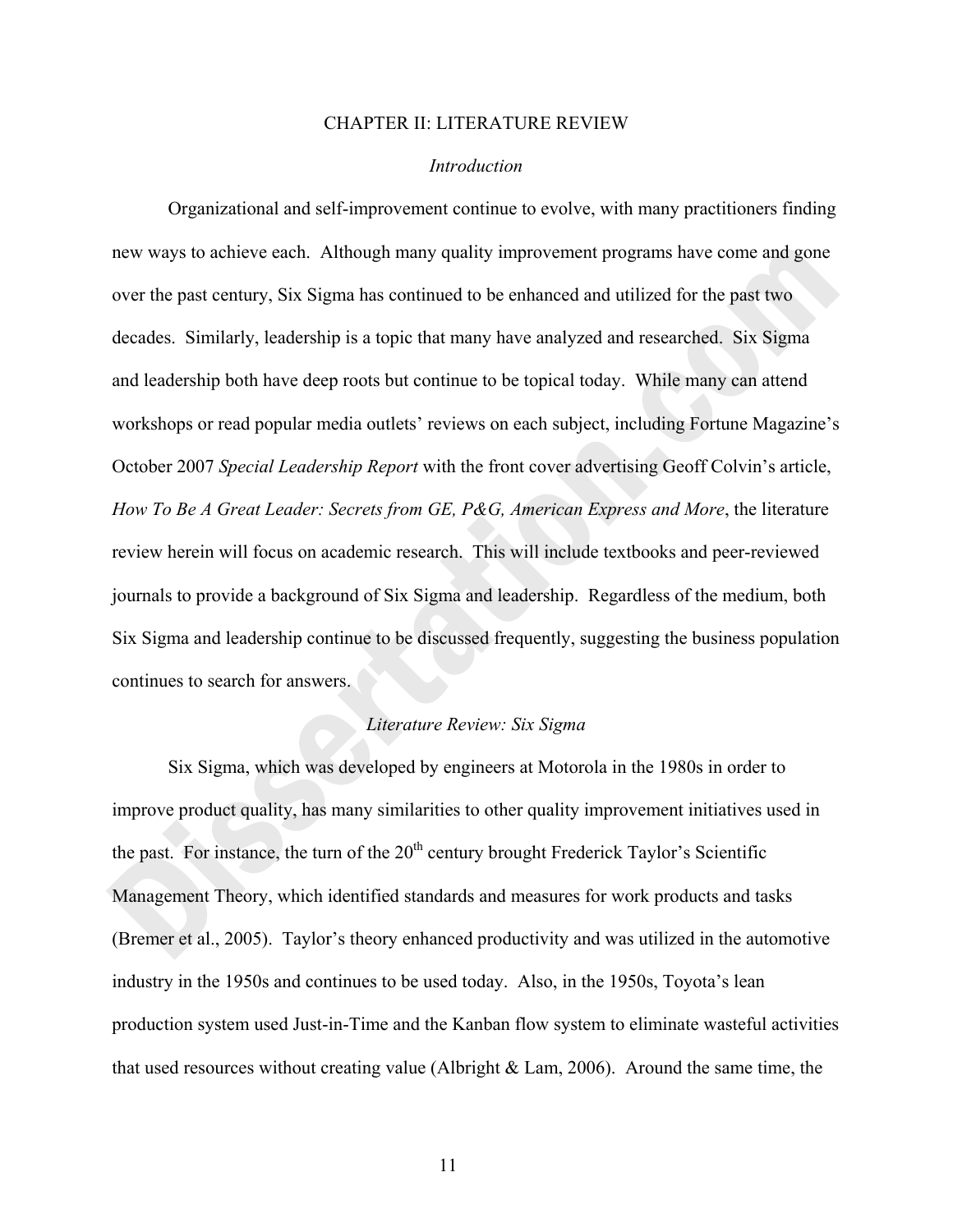American statistician W. Edwards Deming "pioneered the use of statistical techniques to understand and improve processes" (p. 159). Utilizing the work of Bell Laboratory's Walter Shewart, Deming improved upon Statistical Process Control (SPC), suggesting that variation was not random or by chance and should be located and eliminated (Pyzdek, 2003, p. 324). SPC and Quality Circles, where groups of employees worked to continuously improve the processes within their control for the betterment of the organization (p. 169), were also successfully used by the Japanese. Many of these theories and systems have evolved into quality improvement initiatives and continue to be used today on a global scale.

It was not until the U.S.'s economic climate started to change in the late 1970s and early 1980s, including decreased inflation and a strong dollar, that U.S. firms began to experience intense foreign competition. This "resulted in a need for revisiting expenditures and cost calculations, and developing management initiatives" (p. 162). During the same period, the International Organization for Standardization (ISO) standards were being developed and adopted throughout the world. As organizations looked to become more competitive and meet ISO standards, quality improvement initiatives were heavily sought. It should also be noted that "military standards played a significant role improving manufacturing in the United States because contractors had to meet certain quality standards to earn military contracts" (Albright & Lam, 2006, p. 160). The U.S. Congress also got involved in the quality movement by establishing the Malcolm Baldrige National Quality Award in 1987 to encourage U.S. organizations to improve their quality. Twenty years later, the quality movement continues.

One of the many initiatives used is Total Quality Management (TQM). TQM was developed as a holistic approach to quality, driving it throughout all levels of an organization through training, empowerment, and ownership of processes (Cummings & Worley, 2005).